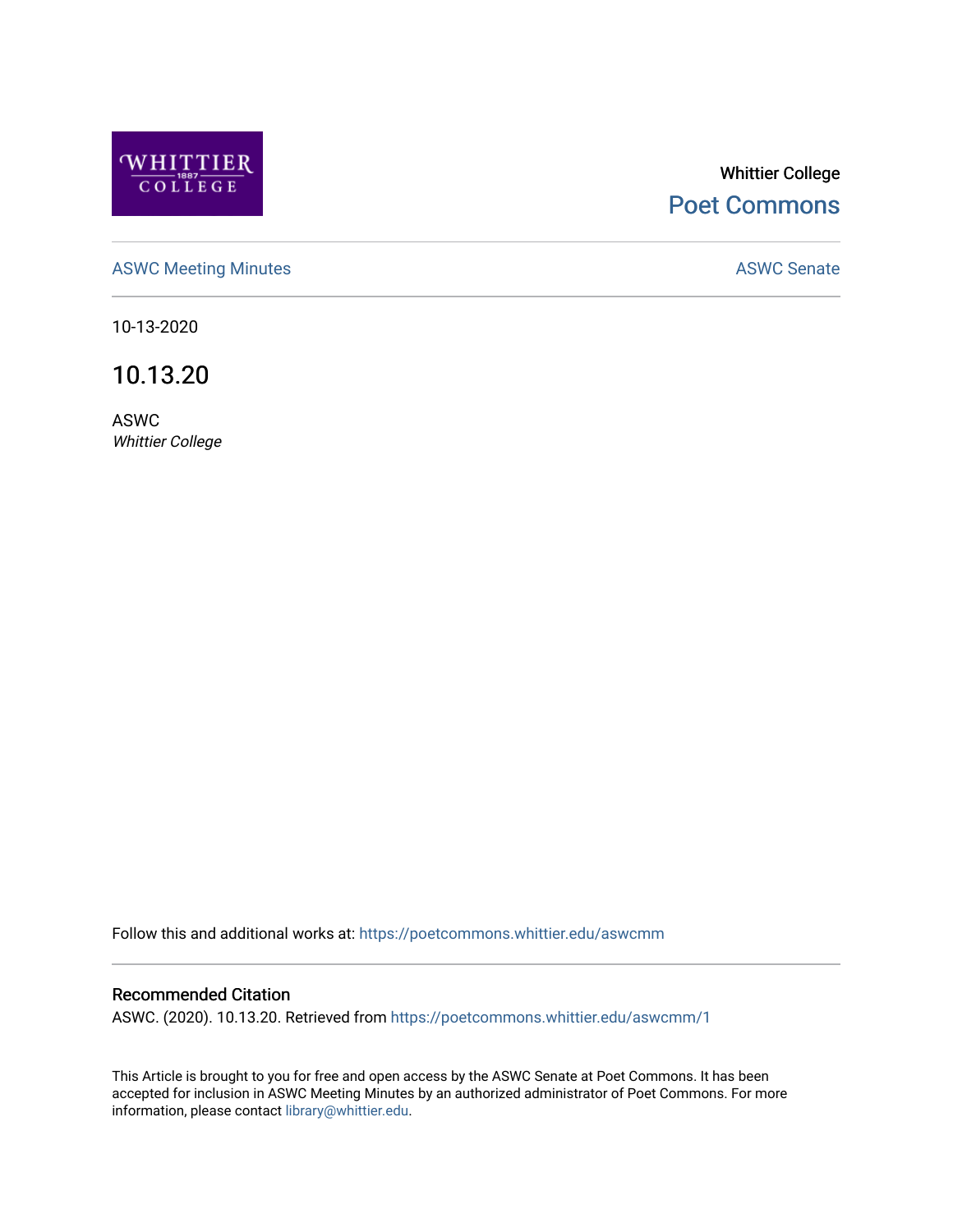



#### **Meeting Minutes for 10/13/2020**

**I. Meeting is called to order at: 5:06pm**

### **II. Moment of Silence/Inspirational quote**

**A.** INSPIRATIONAL QUOTE "Magic is believing in yourself. If you can make that happen, you can make anything happen." -Johann Wolfgang Von Goethe Read By: Sen. Lopez

### **III. Mission Statement**

**A.** The ASWC Senate, as the governing body of the Associated Students of Whittier College, is dedicated to the betterment of the college as an institution and as a member of the broader community. The Senate shall assist on-campus clubs and organizations in creating, promoting, and implementing dynamic programs and events that involve students and add value to their educational experience. This body will act as an open forum for students to voice their opinions and desires, always keeping the best interests of the ASWC in mind. In all its actions, the Senate will serve the students first with integrity, dedication, responsibility, and humility.

Read By: Sen. Yamawaki

### **IV. Roll Call – Secretary Brost**

- **A. Present:** President Eccles, Vice President Brost, Secretary Beasley, Treasurer Estrada, Director Royster, Senator Falcon-Juengert, Senator Armstrong, Senator Benn, Senator Magana, Senator Lopez, Senator J Torres, Senator D Torres, Senator Iseri, Senator Yamawaki, Senator Garrison, Senator Angileri, Senator Golden,
- **B. Absent excused:** Senator Perez, Senator Schoech, Senator Coco,Senator Saldana, Director Robinson
- **C. Unexcused: N/A**

### **V. Minutes Amendment/Approval**

- **A. Approved by:** Sen. Garrison
- **B. Seconded by:** Sen. Lopez
- **VI. Public Voice**
	- A. Vice President Brost: FCC Candidates introduce themselves and their positions, Nathasha Waldorf, Samantha Moldanado, Shelby Lopez, and Cesar Bautista.
		- 1. VP Brost reminds everyone only first years can vote and to remember to continue encouraging any first years you know to vote today.

### **VII. President's Message -** *President Eccles*

A. Good evening everyone!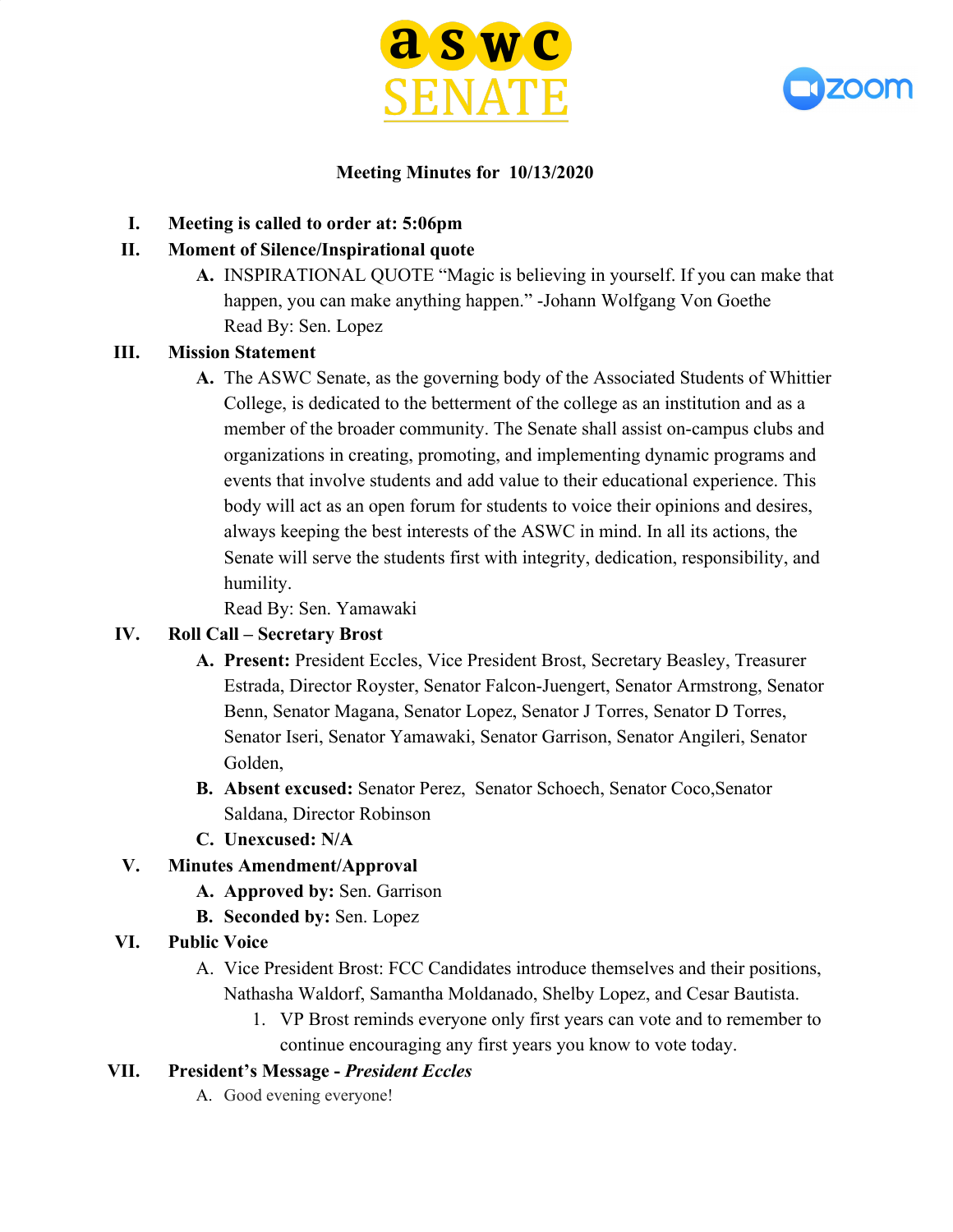



- B. Firstly, I'd like to thank all of you that attended the Town Hall last Thursday. I was watching and listening and trying to take some notes that I can take to my meetings with Bruce and President Oubre. If you would like to meet with me about anything or send me questions and concerns you would like me to bring up in the meetings please let me know.
- C. As we continue to draw closer to election day on November 3rd, please continue to be diligent in your political engagement. If you are eligible please register to vote, encourage others to register to vote and do whatever it takes to get your vote in. I would also like to remind all of our students to be respectful and understanding that not all of us share the same views and opinions when it comes to politics. Please do your best to support one another unbiasedly, and put yourselves in the shoes of others first before judging anyone. That goes for anything, not just politics.
- D. Lastly, many of our clubs and orgs are taking time to go through and look at the systems in which control the running of their groups. Whether this is their constitutions, goals and beliefs or just the culture that they spread. It is important that we all do the same. We have not solved systemic racism, toxic masculinity, rape culture or any of the other toxic social traits that may be plaguing our community, but we never will unless we all stand up together and create that change. So please continue to work hard and work with others.
- E. If not us, who?

### **VIII. Treasurer's Report -** *Treasurer Estrada*

- **A. General Fund Balance:** \$59,396.08
- **B. Operational Account Balance:** \$23,851.92
- **C. Reserve Account Balance:** \$34,631.00
- **D. Allocated Thus Far:** \$56,339.66
- **E. First Readings:** \$0.00
- **F. Daily Calendar Considerations:** \$0.00
- **G.** Senator Garrison: Are these funds in our accounts currently
	- 1. Treasurer Estrada: The Journal entries haven't been submitted yet but they should populate the account by the end of this week or at the beginning of this upcoming week.

#### **IX. Constituent Reports**

#### **A. Academic Affairs Chair:** *Sen. D. Torres*

- 1. Will be attending CAAS meetings to provide them with the feedback that I have gathered from students in regards to the module system.
- 2. Will be contacting Tori for help with some flyers to promote the Academic Affairs Council

#### **B. First-Year Class Council:** *Sen.*

**1. N/A**

#### **C. Commuter Representative:** *Sen. Lopez*

1. This past week I had a constituent ask me about work study and how she is not getting her proper hours due to everything, she also stated that she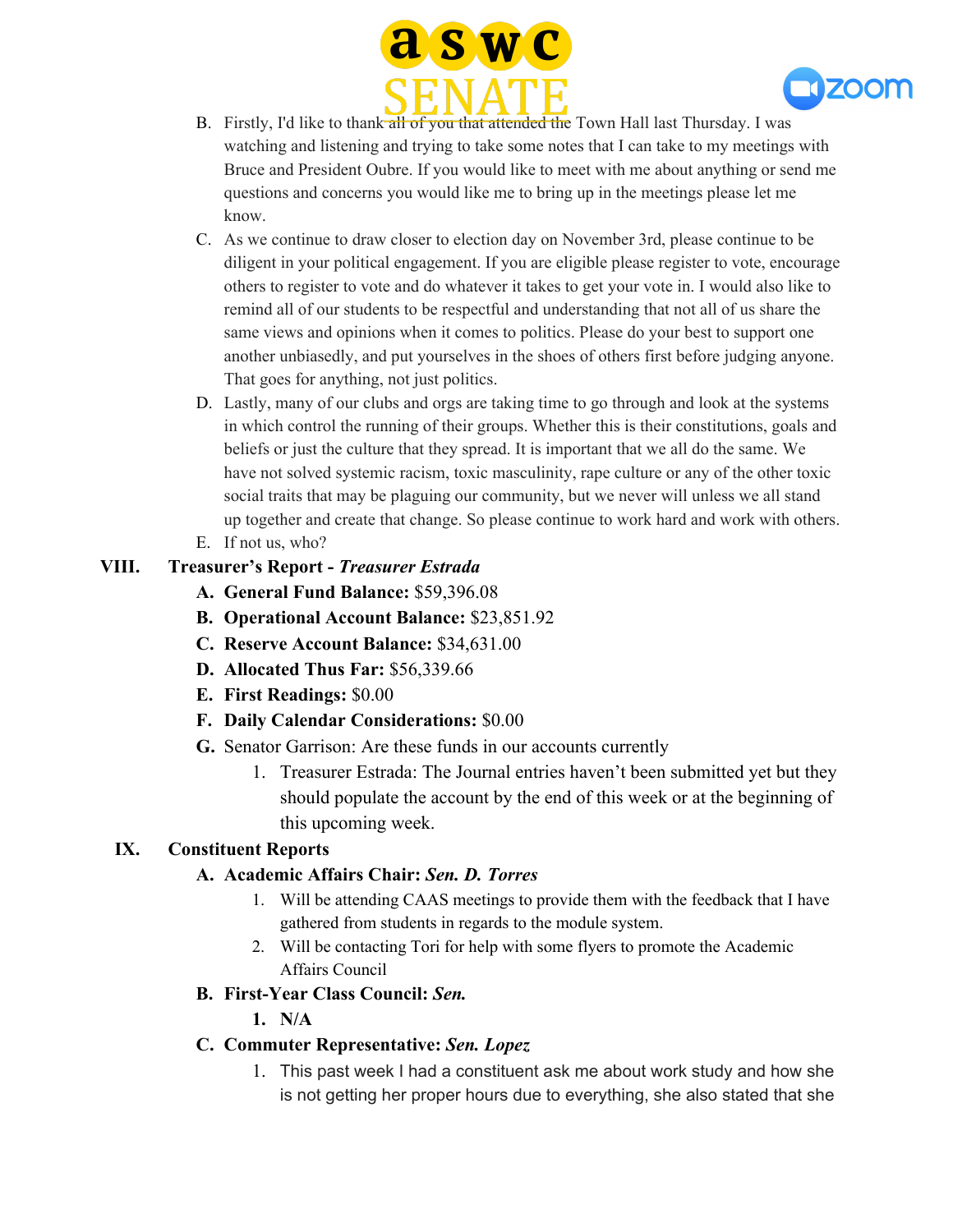



didn't know how she would accumulate her hours. I advised her to get a second work study job but she is disappointed with that advice because she has another job outside of school.

2. Grace has not responded to my message about the commuter council.

### **D. Residential Hall Representative:** *Sen. Magana*

1. My goals for this week is to go further in Secretary Beasley's last year project and focu on that. I also plan to let the RA's know about future events and clubs on campus such as Program Board, OSE, Sustainability club, etc. In addition, I was planning to send an email to Bruce regarding the wifi issues as well.

### **E. Non-Traditional Student Representative:** *Sen. J. Torres*

1.

# **F. Student Body Representative:** *Sen.Armstrong*

- 1. Student Engagement
	- a) Talking with a constituent about a possible bill/policy to present to the senate table (if possible)
- 2. Talked to students at the Town Hall about the module system
	- a) Ways to create a solution or possible suggestions we can make to solve this issue
	- b) Professor Check-in
- 3. Could we hold a possible civic engagement meeting?
	- a) Even though there is a Whittier Votes Campaign going on, would it be helpful if the Senate collaborated with them to talk about civic engagement and provide resources for students? As student leaders, that may be something to think about.

### **G. Student Body Representative:** *Sen. Benn*

- 1. The Town Hall last week went well. Senator Armstrong compiled the notes from other Senators who facilitated the meeting into one document we can access with details on what happened during the meeting.
- 2. I met with Deanna, Christine, Senator Golden, and Senator Armstrong for a meeting last week and we discussed how to better prepare reps [such as myself] to be efficient Senators. I'm looking forward to seeing the next steps for that meeting come into action as we continue into the next module.
- 3. I had an impromptu meeting with Gautham yesterday to discuss his ideas for his club and other thoughts he had; I ended up brainstorming a programming event with VP Brost and Senator J. Torres that I'm looking into contacting Director Robinson about collaborating on.

### **H. Student Body Representative:** *Sen. Falcon-Juengert*

1. Constituent Report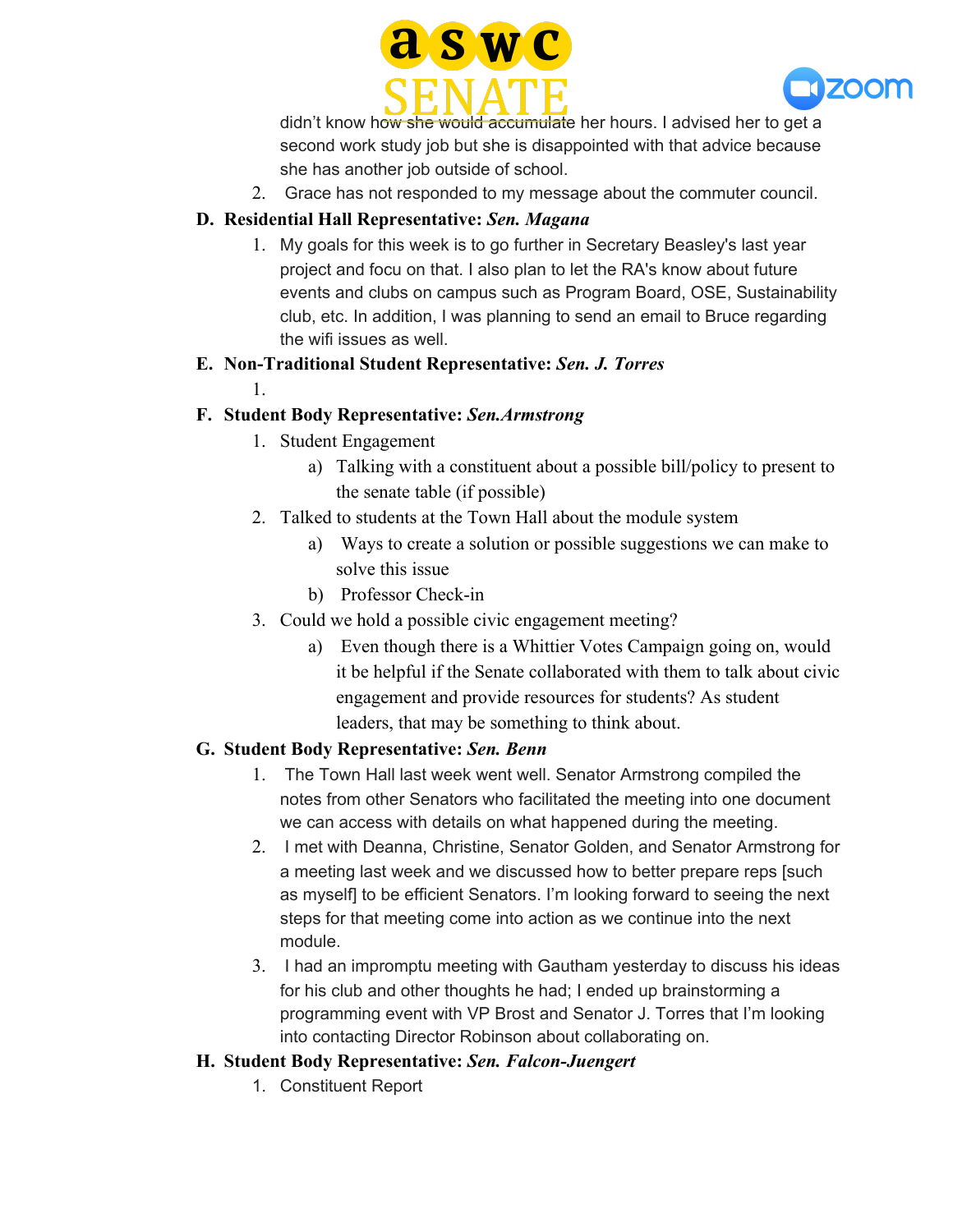



- a) This week I focused on promoting the student feedback town hall. I sent it to some people I know and also a professor of an INTD course.
- b) I attended the town hall and listened to the students who showed up
- c) In response to the way in which constituents talk about the module system, I'm sending Senator D. Torres suggestions for Sal
- 2. Notes from town hall
	- *a) Professors doing synchronous and asynchronous = best method?*
	- *b) Fitting a semester into the 7 week module system*
	- *c) Condensing the time frame made it more challenging than last semester (spring 2020)*
	- *d) Why did we stay on the module system when we went online?*
	- *e) Professors only posting lectures*
	- *f) Difficult to reach out to profs and responses from them feel limited*
	- *g) It really depends on your professor*
- 3. Possible Solutions
	- a) Professors asking students: how can I modify this?
	- b) How are professors being helped?
	- c) Highlighting what professors have done and what has worked (serve as a model for the department)

# **I. Inter-Club Council Representative:** *Sen. Iseri*

- 1. The ICC had its first meeting October 7th from 4:30-5:30pm.
	- a. We talked about the student engagement expo, and collected feedback from present clubs on that.
	- b. We will be spending this year working on ways to help clubs with student engagement, like how to connect students to different clubs, and coming up with creative ways to host club events and meetings.

# **J. Diversity Council Representative:** *Sen. Yamawacki*

- 1. DC will be having their first meeting on Thursday, October 15 from 4:30 5:30
- 2. Meetings
	- a) WLA: Mondays 4:30 (PST) every week
	- b) ASA: Fridays 2:30 (PST) every week
	- c) TOBGLAD: Wednesdays 5:00 (PST) every week
	- d) Cru: Thursdays 5:00 (PST)
		- (1) Women's bible study: Monday's 5:00 (PST)
		- (2) Co-ed bible study: Tuesday's 12:30 (PST)
- 3. Poet Pride Drag Show Friday, October 30 6PM (PST)
	- a) Sign ups open until October 14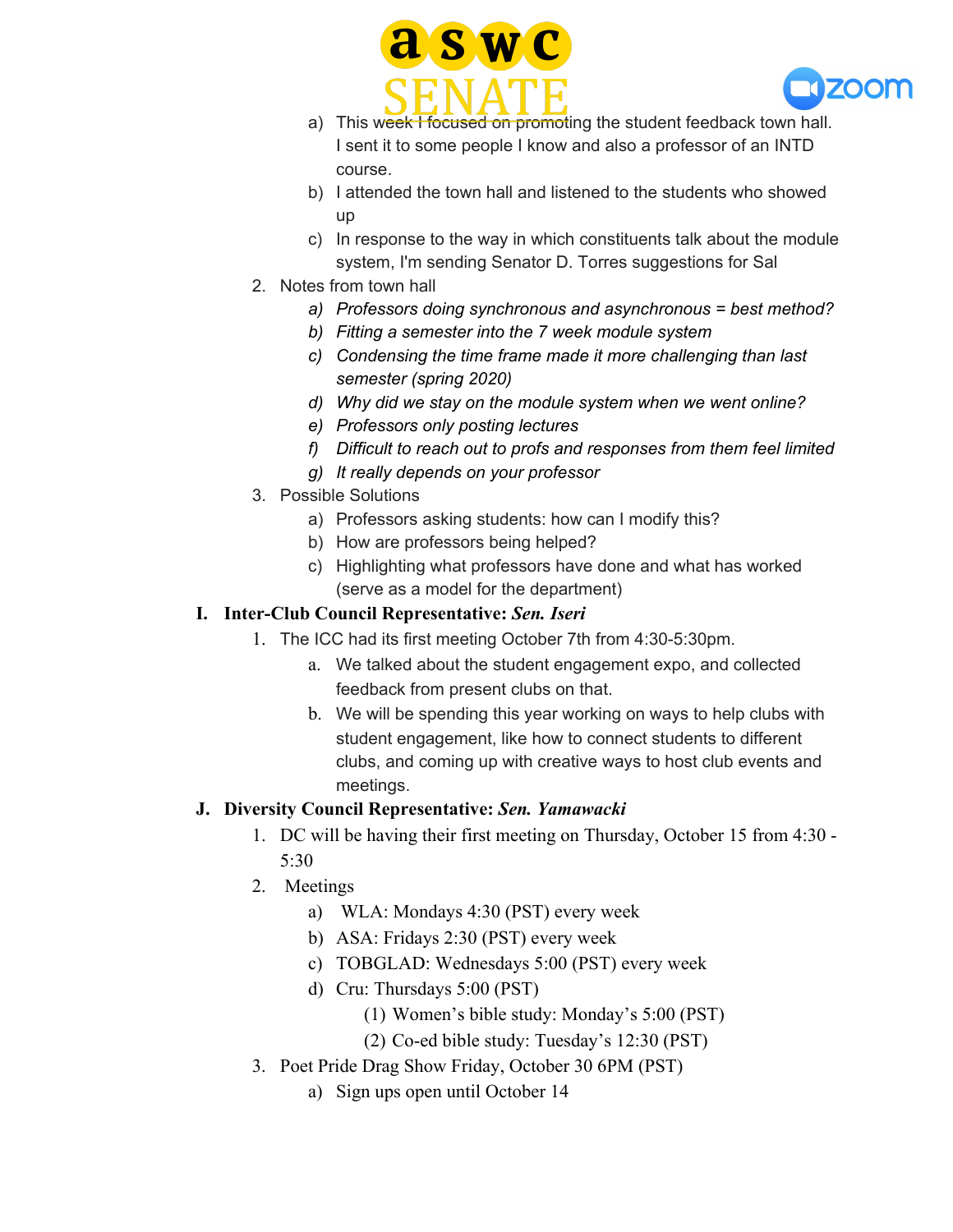



b) Will have a week of events leading up to the show

### **K. Social Justice Coalition Representative:** *Sen. Perez*

1.

# **L. Media Council Representative:** *Sen. Garrison*

- 1. WCSN
	- a) editing old footage from football and volleyball games for highlight content on Youtube
- 2. POET ENT:
	- a) working on updating social media and is becoming more active on their platforms.
	- b) helping other organizations set up virtual events
- 3. VPS:
	- a) had their bi-monthly meeting
	- b) talked about a stay-at-home action story film. This is part of a social media challenge that will help spread the word about vps.
- 4. KPOET:
	- a) All employees have been on-boarded, and are training.
	- b) OPEN MIC NIGHT on Youtube IS OCT. 30th. We will be taking 10 participants for the video!
	- c) The kpoet remote broadcast will be up by following week!
	- d) making playlists for org zoom events!
- 5. QC:
	- a) Running articles on zoom meetings in place of on campus events
	- b) Redoing website

# **M. Poet Student-Athlete Leadership Academy Male Representative:** *Sen. Coco*

- 1. We had a meeting about the structure and purpose of PSALA this past week.
- 2. The primary takeaways were to have more influence and unity within, not only the athletic department but the campus as a whole.
	- a) One method we are exploring is creating a sweepstakes event of sorts for the student body, as well as many other online projects that we can have.
	- b) We are in phase 1 right now but hope to move forward soon with these ideas.
- **N. Poet Student-Athlete Leadership Academy Female Representative:** *Sen. Angileri*
	- 1. PSALA had a board meeting where we discussed our rebranding within the club. We discussed ideas to do for the athletic department and the general public as well**.**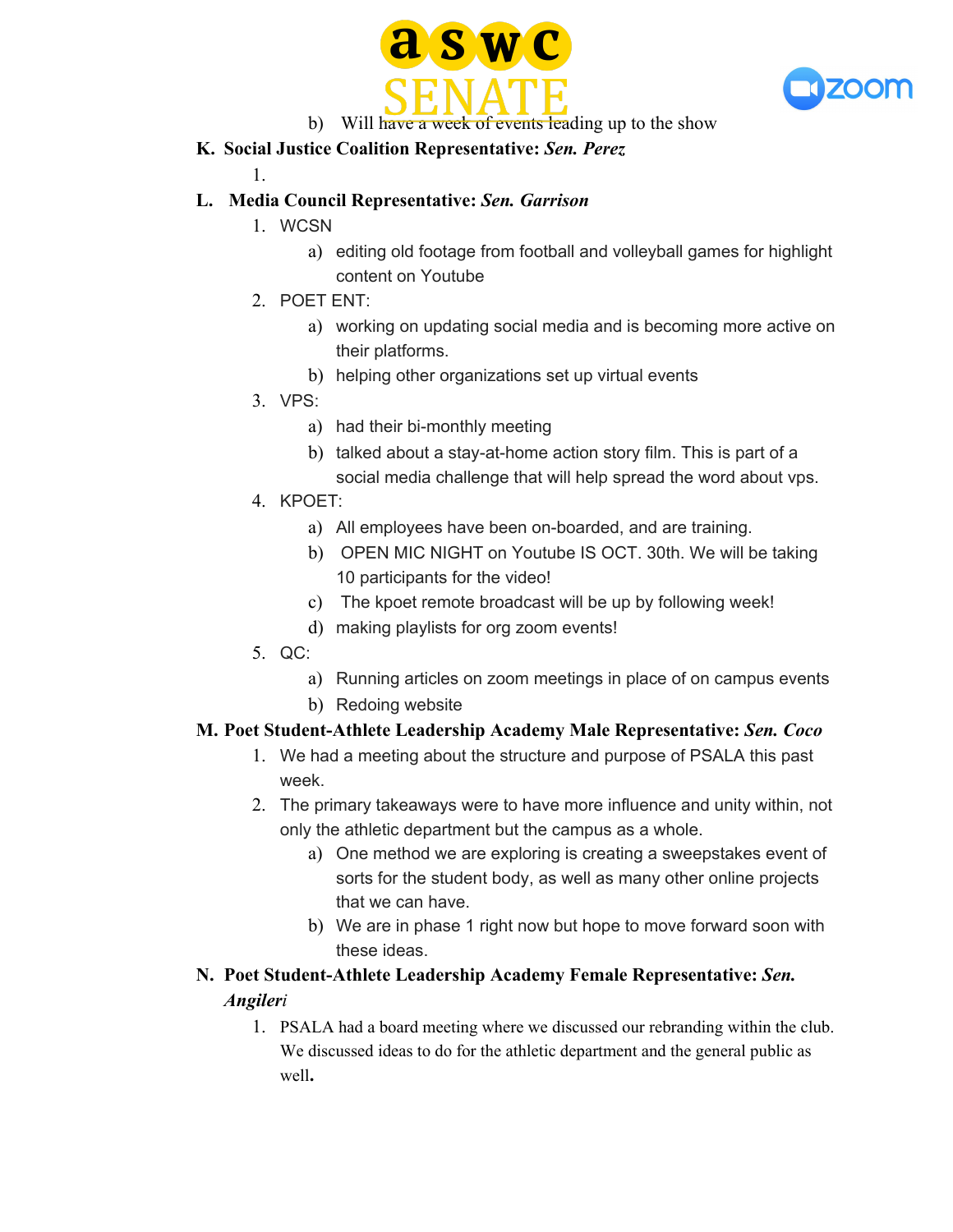



- **O. Inter-Society Council Female & Male Representative:** *Sen. Schoech and Sen. Saldana*
	- 1. We met with Deanna on how NME and Recruiting may be looking this year and will be discussing and getting feedback from our reps in our next ISC meeting and also checked in and talked about how we will be working with her goals and expectation wise.
	- 2. We are setting up an ISC discord for our means of communication
	- 3. Rep Saldana met with a group of students who want to meet with student reps to talk about a professor's eurocentric teaching

#### **X. Committee Reports**

#### **A. Administrative –***Vice President Brost*

- 1. The Administrative Committee did meet this week. We discussed how our meeting went with the library last week on Friday. We will be archiving through them through the Poets Commons. It's a really cool database. It has many articles that students and our professors have done at our school and how many times they have been downloaded.
- 2. Now, the admin committee is gathering all of our documents to get ready to add to the database.

#### **B. Budget-** *Treasurer Estrada*

- 1. Budget committee did not meet last week due to there not being any budget requests.
- 2. We have a pending budget request of \$700 from M.E.Ch.A
	- a) I just wanted to remind everyone that the Budget Committee will meet on Wednesday's at 12:30 pm - 1:30pm on zoom. Everyone that is signed up will be reminded through slack and text

#### **C. Campus Relations-** *Director Royster*

1. Good Evening Everyone, Firstly I hope you all are having a really good week. I know we are all coming to the end of all of our classes, and such and I understand how busy we are all getting. All I ask is that you can please reach out to your pod leaders or anyone on eboard for that matter. We are all here to support you and we truly want to see you all succeed. With that I can move onto updates. So I made two flyers for FCC Elections one for the debates that occurred yesterday and the elections that are occurring today. I have also been working on an email that will be sent to Lafayette, Bruce and Sal about how the Senate is working this year and the support that we need from them as administration. Other than that, a message went out to the Committee on Sunday about ideas they have for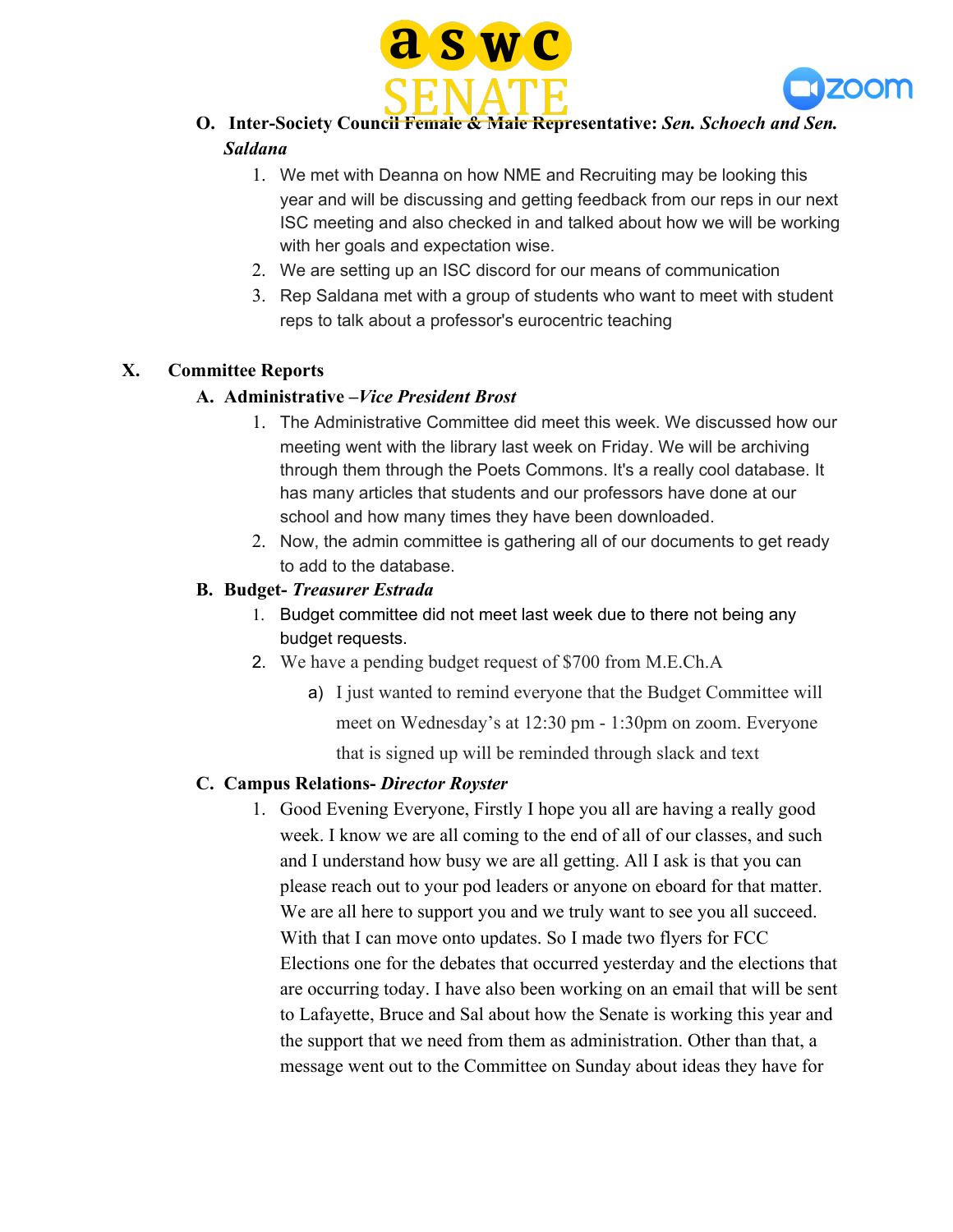



any material we could post about voting and voter education. Other than that that is all I have, also im very excited to see you all here.

#### **D. Elections-** *Secretary Beasley*

- 1. FCC Elections
	- a) This past week Elections committee met up to finalize the questions for the FCC Presidential debates
		- (1) We finalized ten questions which were used in last night's zoom debates
	- b) Today is FCC Elections, if you know a first year please encourage them to vote on Engage, Elections are open from 8am to 8pm PST
	- c) All of our FCC Candidates should be with us tonight in the meeting so wave hello to them! We might be seeing more of them very soon!
	- d) Elections results will be announced tomorrow on the ASWC Instagram Page
- 2. Civic Engagement
	- a) Beyond just FCC Elections the elections committee will continue to work on civic engagement projects throughout the remainder of the term both up to the November 3rd Elections and beyond.
	- b) While we will work closely with the Whittier Votes Coalition the committee itself will be working on projects that promote and educate our student body on civic engagement as a whole
	- c) Project ideas
		- (1) One major concern that was brought up is that many individuals have questions about how to get involved or what civic engagement looks like but they don't have any beginner resources.
			- (a) Our committee proposed that we start creating a set of easy how to's and Q&A's that break down some of the bigger questions about what civic engagement means
				- (i) These might be videos either on IGTV, Youtube, Twitter Threads, or Instagram Highlights
				- (ii) We have started a list of possible avenues and topics to cover on this set of how to's that we will discuss after the FCC Elections Debrief at this week's meeting on Thursday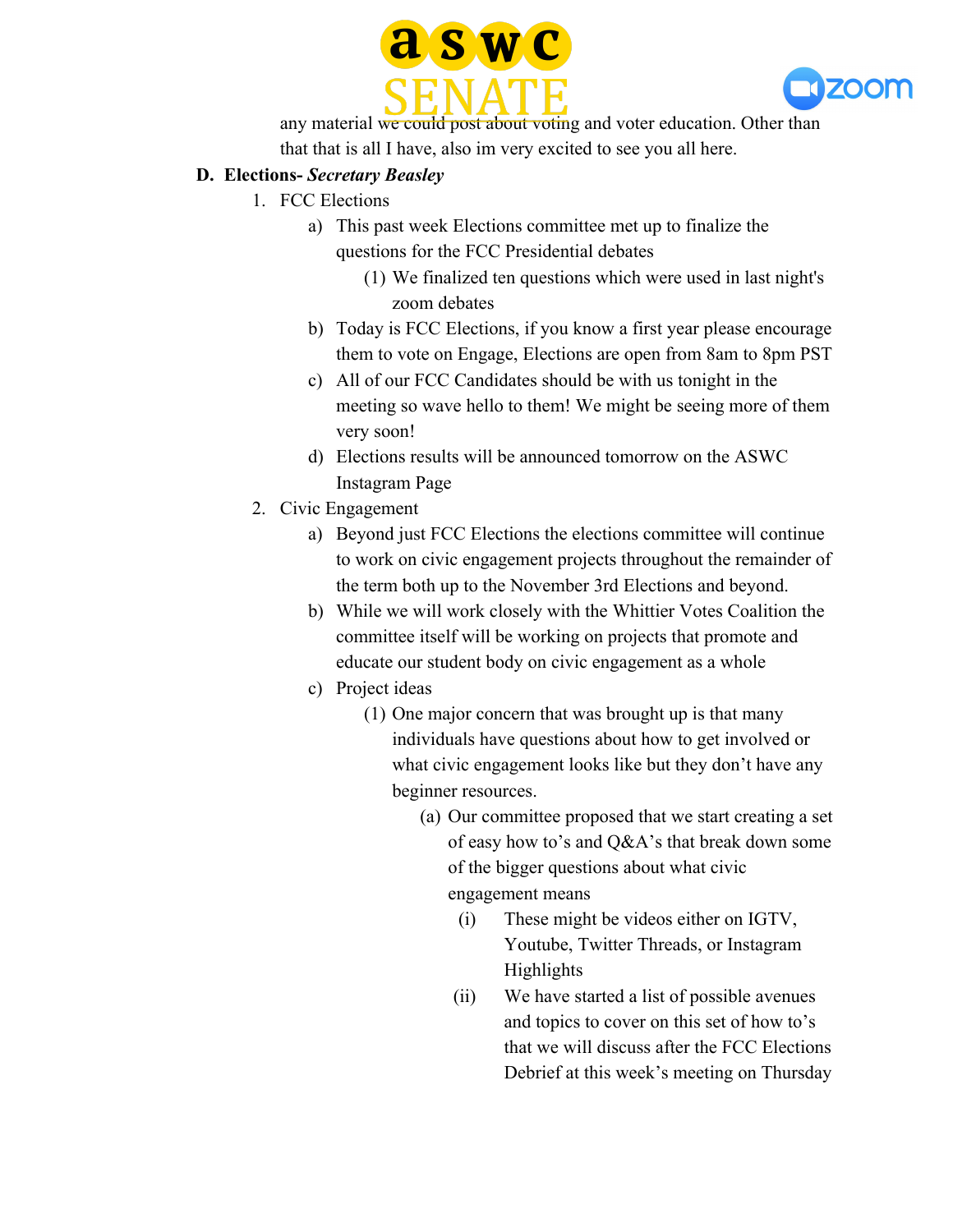



We would love to have other senators contribute to those ideas and once we have a more clear line of action we will share it with the senators to receive feedback and advice

- (a) If you have any suggestions on the format that these how to's and civic engagement 101's are promoted please let me know
- (b) The Poli Sci department has had an interdepartmental panel discussion for students about the elections and we would like to have one that is not limited to just one department on campus
	- (i) A major question to ask of the table is how do we take the work that others are already doing to help promote civic engagement and voting and elections and make sure it is utilized to its fullest potential
	- (ii) The Whittier Votes Coalition has an exorbitant amount of resources at its fingertips thanks to the tireless efforts of Christine Hernandez and her past work in elections
		- (a) All of those resources are available to students to use. If you would like to be added to the Slack channel please let me know and we can add you and get you connected to the google drive.
- d) It was brought up in a constituent report this week that we propose to have a civic engagement meeting by Senator Armstrong.
	- (1) While all of the elections committee meetings going forward will be centered around or touch on the civic engagement work that they are doing I think it would be great to have a scheduled meeting for senators to solely discuss how they would like to promote civic engagement and what the responsibilities look like for us as student leaders as Senator Armstrong suggested.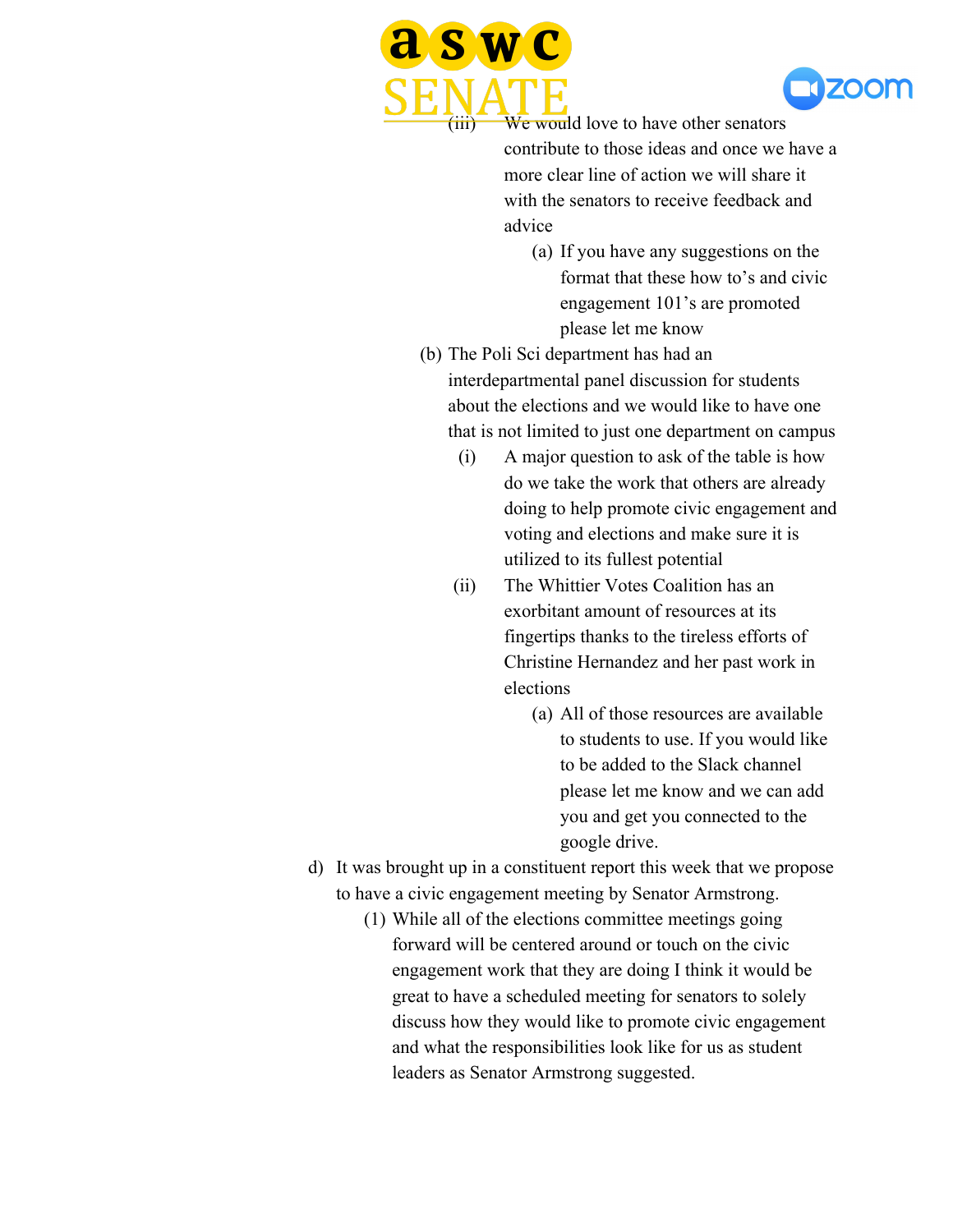



(a) I would like feedback from the senate table on if they would like to have this discussion as a topic that is placed in the agenda for regular discussion or scheduled on its own

- (b) Senator Armstrong: I think it should be its own meeting, I think we could have a meeting where we talk about what we need to answer and how to answer it
- (c) President Eccles: I agree with Senator Armstrong. It isn't just about elections this year it is about setting it up for people to participate in elections for the rest of their life. Giving information that can take them far.
- (d) VP Brost: That would be a very informative meeting and it could help clear up information
- (e) Secretary Beasley: If it is on its own I will create a Doodle Poll or a When Is good to see when everyone is free. Please respond in the Slack to that question by this friday when it goes into the slack so we can schedule that meeting for next week or the week after since elections aren't getting any further away and civic engagement is needed always. Thank you Senator Armstrong for bringing up this timely issue

### **E. Program Board –** *Director Robinson*

- 1. Program Board's October Care Package RSVP sign-ups on Engage are open on Tuesday at 12:30 pm PST.
	- a) This month, we'll be including a Halloween movie of the students choice in their care package.
- 2. The Program Board will be having a weekly event called "Make it Wednesday" where a PB member will post on our IG story them cooking a new recipe for students to do with us.
	- a) This week we'll be baking pumpkin spice cookies.

#### **F. Advocacy-** *President Eccles*

- 1. Club 88 refurbishment and including mural:
	- a) Next steps
	- b) Draft a survey
	- c) Google doc link: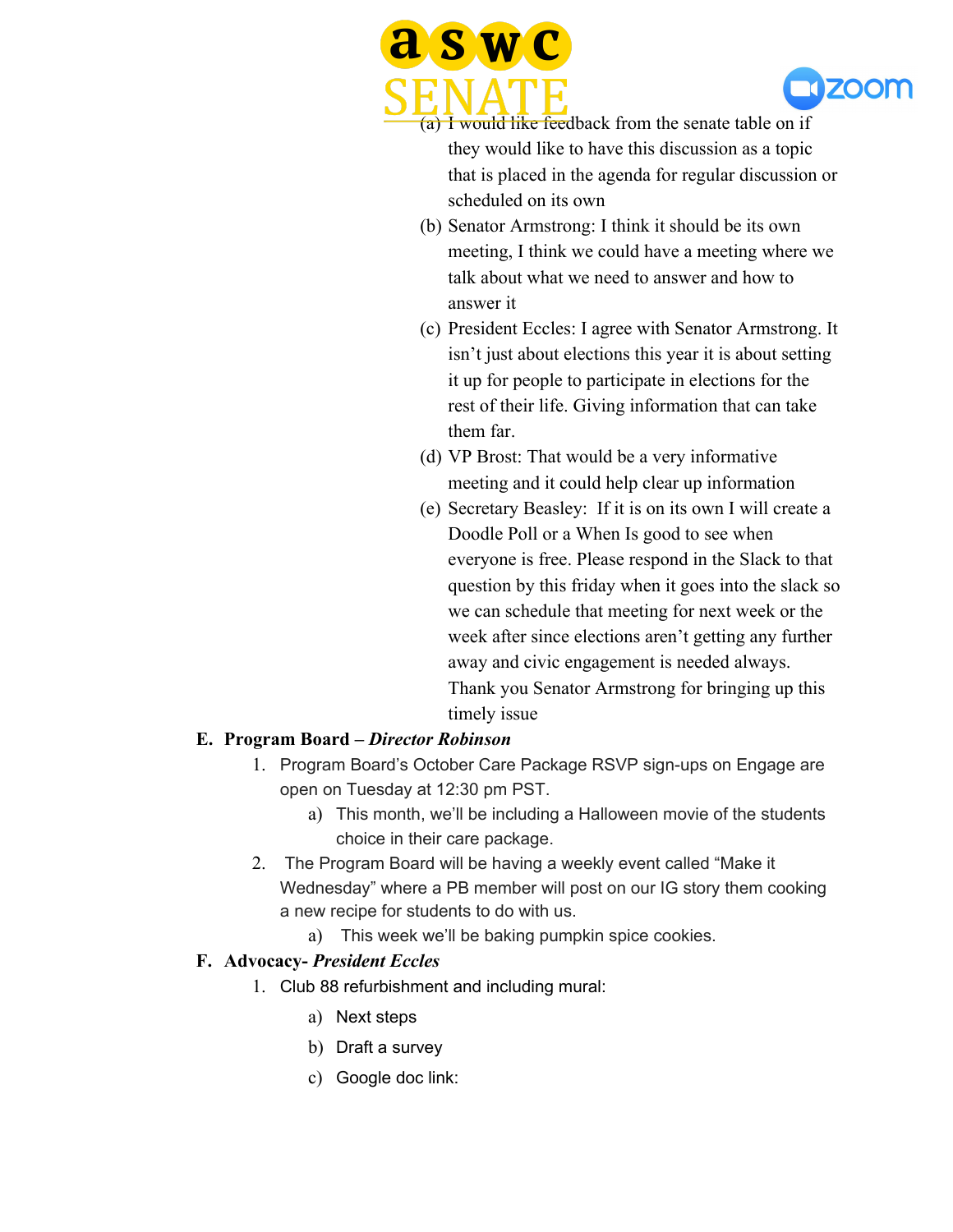



- 2. Splitting 50/50 with President for 2021 cultural grads:
	- a) To continue meeting and work at the end of fall. Next steps are to get the OEI in charge of Cultural grads and work with them on funding.
	- b) Meeting with Lafayette
- 3. New Title IX Regulations:
	- a) When Lafayette is ready with the updates regulation we will organise a meeting with him and other Title IX training the table may need.
- 4. BlackAtWhittier:
	- a) Holding the institution accountable through Linda regarding their action plan.
- 5. Societies:
	- a) Jesse will look to meet with ISC and spark more group discussion on how to increase trust and friendship between societies, and also reimagine how societies interact on a student body level like they did in the past (PENNtronic, Mona Kai, Dunsync, etc.)

### **G. Culinary-**

1. **N/A**

#### **H. Student Feedback Committee-** *Sen. Armstrong and Sen. Benn*

- 1. Events:
	- a. Town Hall
		- i. Event was successful! At one point, we had a max of 14 students in the meeting!
		- ii. We gathered some notes of students' concerns about the Module System
			- 1. Talked about possible solutions
				- a. What about the professors? Do they have everything they need to de-stress? Would it be helpful if the staff & faculty held a meeting where they can ask each other questions?
				- b. Do they need a self care check in?
		- b. We want to plan another event soon
			- i. Possibly talking about study tips, module 2 goal setting, etc.
			- ii. Use an money incentive to gather a larger audience
- 2. Ideas: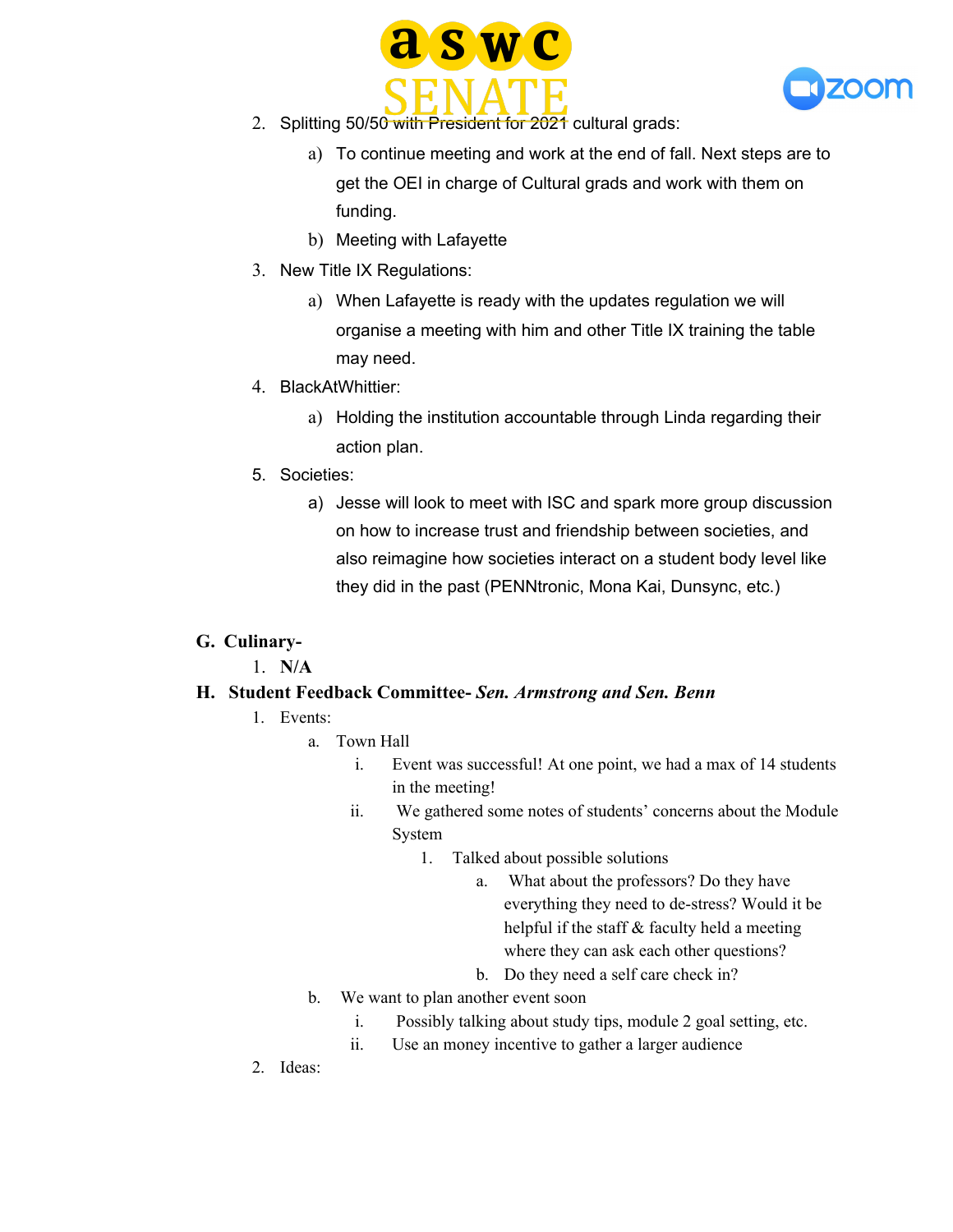



- a. Attempt to hold a Zoom meeting every month with other senators (depending on the student engagement)
- b. Create an incentive for students to come to meetings and engage with their Representatives and Senate overall
- c. Idea: Maybe we can get student artists to create something to giveaway as a prize to help promote their work...?
- 3. Senator Magana: How can we sign up or who do we contact to go to the meeting
	- a. Senator Armstrong: I can add you to the slack, to make sure that you get messages and updates
- 4. Director Royster: I think the Instagram Live would be a really great way to reach a different audience and have a different kind of engagement because nobody wants to attend another zoom meeting
- 5. Member of the Public: Instagram Live was a pretty cool idea, I have done it before and it lets you communicate with the public easier and it isn't as professional and creates a better sense of community.

### **I. Student Finance Committee-** *Tres. Estrada*

- 1. I'm still structuring this committee to its entirety and as soon as I get it up and running I will let you all know.
	- a. I will be meeting with a group of 8-9 treasures weekly until I reach all the clubs to help them with anything they need or guide them in the right direction.

# **J. Environmental-** *Sen. Golden*

- 1. Hi everyone, I hope classes are going well with only a few weeks left in this first module!
- 2. In our last meeting we were able to talk to Scout from Sustainability Club and want to figure out a collaboration between our groups.
- 3. Monday was Indigenous People's Day and we posted a breakdown of some of the environmental issues Indigenous peoples face, but it's not extensive so I encourage you all to educate and learn more about how you can support and advocate for indigenous folks.
- 4. We are also going to create a link tree and start to compile a list of resources for social justice, environmentalism, and sustainability related topics as well as figure out a way to create a forum for students to tell us what topics they would like to learn more about.
- 5. Also quick shout out to the student body representatives for putting together the town halls! Keep up the great work. Thanks, and have a great day!

### **XI. First Readings**

**A.**

# **XII. Daily Calendar Considerations**

**A.**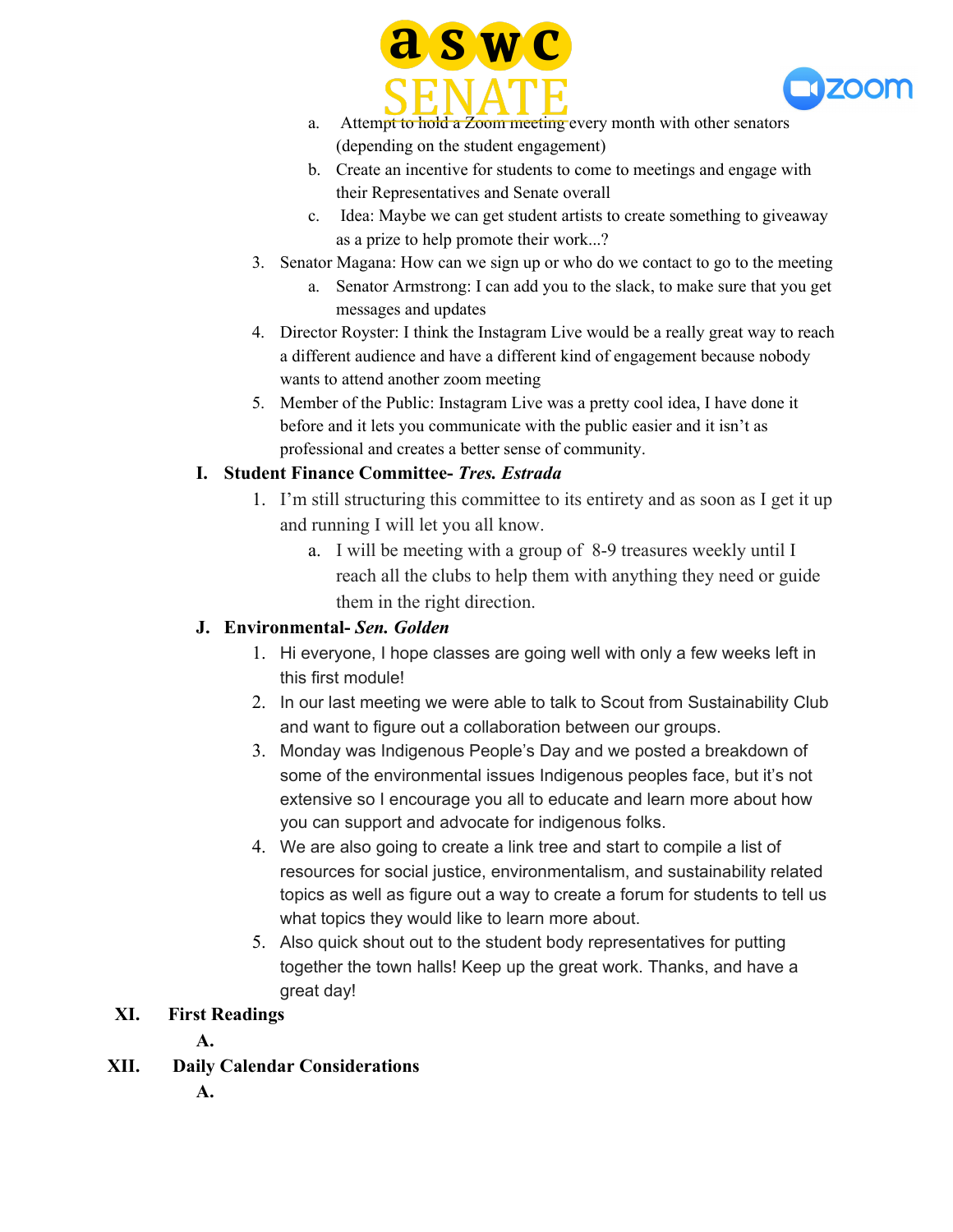



#### **XIII. Misc. Business**

**A.**

#### **XIV. Announcements**

- A. Senator Armstrong: To add onto Senator Golden's sentiment about indegenious people's day to acknowledge the land you are on. You are most likely not living on land that is yours so recognizing who's land you are on is so imperative
- B. Christine Hernandez: Over the weekend there were some unauthorized ballots lost, due to dropbox. If you have not received your ballot yet in california then you need to check your information! You have up until October 19th to register to vote!
	- 1. You can track your ballot in california! So go vote and turn out and do what you can to be involved
- C. Senator Garrison: Some announcements!
	- 1. Open mic night is going to happen on October 30th on Youtube Live. we will be taking 10 participants and giving them gift cards and then giving gift cards out to the 30 first attendees to the Youtube Live as well
	- 2. Also check out the QC they have started a new website and rebranded
- D. Deanna: Educate yourself training series on October 15th 5-6 PST and November 19th from 12:30-1:30 PST
	- 1. The Let's Talk Consultation Hours are available to everyone
	- 2. Recommendations for bias counsels and bias talks are available please contact deanna if your want a group to have a Bias Presentation Workshop
- E. Member of the Public: I wanted to talk about two things we have lots of resources but Instagram Live is good and what is the Bias Presentation Workshop?
	- 1. Deanna: The Bias Presentation Workshop is a way to talk about what biases are present and talk about the ways we can overcome them and address them
- F. Director Royster: The counseling center presents Mental Health Mondays (next monday) from 4pm to 5pm PST
- G. Vice President Brost: We are going to participate in two truths and a lie for the senators to do an icebreaker to get to know each other better
- H. Secretary Beasley: Constituent Reports are due at 5pm PST on Fridays but if you are having a stressful week just email me and let me know or text me so that you can get your minutes in when you are able to! I know it is stressful right now with midterms and finals but we are here to support you in whatever way you need. Thank you.
- XV. Adjournment
	- **A. Motioned By:** Sen. J Torres **Second By:** Sen. Benn